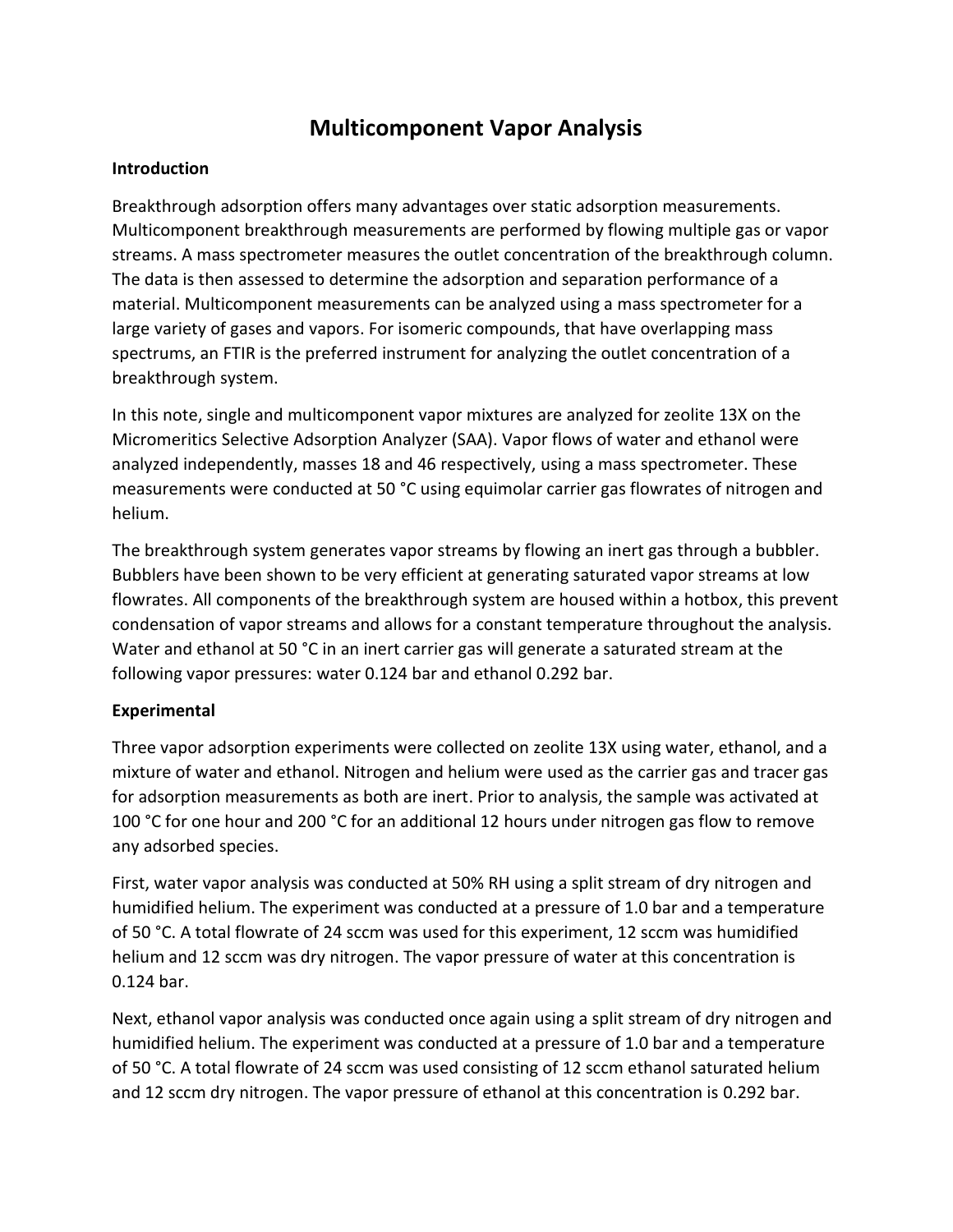A final experiment was conducting using mixed streams of ethanol and water vapor. The experiment was conducted at a pressure of 1.0 bar and a temperature of 50 °C. A total flowrate of 24 sccm was used consisting of 12 sccm water saturated nitrogen and 12 sccm ethanol saturated helium. The vapor pressures of water and ethanol are the same as those listed previously.

## **Results**

### *Water*

Water vapor breakthrough measurements were conducted by mixing a dry nitrogen stream with a water saturated helium stream in a one-to-one ratio. The total flowrate was 24 sccm which was comprised of 12 sccm nitrogen and 12 sccm helium. The breakthrough results are displayed in Figure 1 below.



Figure 1. Water adsorption in Zeolite 13X at 50 °C and 12 sccm dry nitrogen and 12 sccm water saturated helium

The water breakthrough curve shows that there is substantial adsorption of water by zeolite 13X even though the concentration is low (vapor pressure is 0.124 bar). Breakthrough occurred roughly 45 minutes into the experiment for all measurements and the resulting breakthrough curves were sharp such that mass transfer limitations are minimal. Between each run the zeolite 13X sample was reactivated overnight at 200 °C. This step is required as water adsorbs strongly in zeolite 13X and was required for complete reactivation. Additionally, water is difficult to remove from mass spectrometers, prior to each measurement the mass spectrometer was baked out for several hours to drive water from the atmosphere out of the system.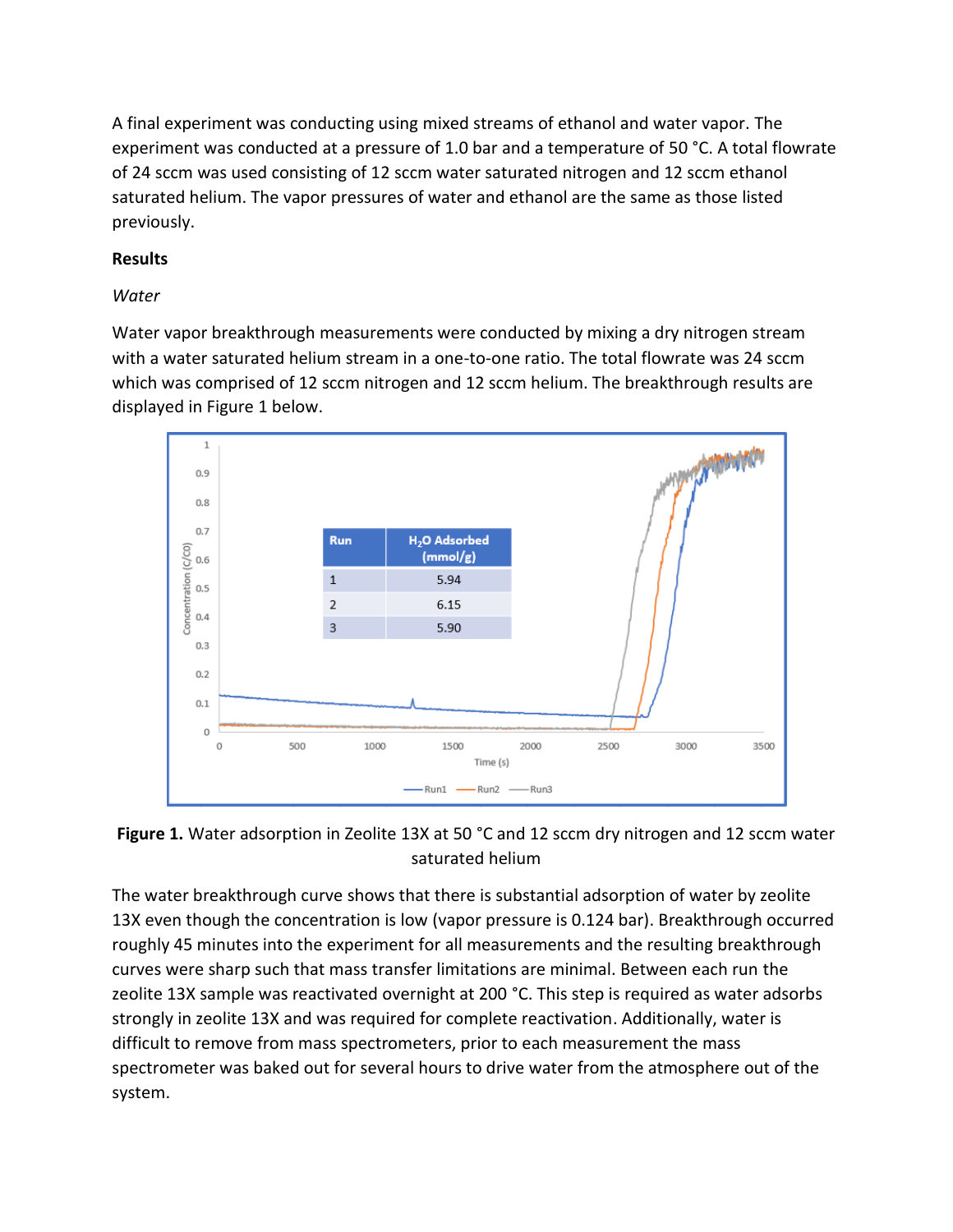### *Ethanol*

Ethanol vapor breakthrough experiments were conducted by mixing a dry nitrogen stream with an ethanol saturated helium stream in a ratio of one to one. The total flowrate was 24 sccm which was comprised of 12 sccm nitrogen and 12 sccm helium. The breakthrough results are displayed in Figure 2 below.



**Figure 2:** Ethanol vapor adsorption breakthrough curve

Subsequent ethanol breakthrough measurements were first collected without heated reactivation overnight. A pure stream of nitrogen was passed through the column for two hours, however a substantial drop-off in ethanol adsorption capacity was. Second pass capacity dropped to 0.49 mmol/g. For the tests show here, zeolite 13X was reactivated overnight at 200 °C for all measurements.

The ethanol breakthrough curves show that there is minimal drop-off in adsorption capacity between runs. During run 1 1.58 mmol/g ethanol was adsorbed compared to 1.42 mmol/g in run 2 and 1.55 mmol/g in run 3. All breakthrough curves are steep signifying that mass transfer limitations were not a concern during these analyses.

# *Ethanol-Water*

Ethanol-Water breakthrough experiments were conducted by mixing a water saturated helium stream with an ethanol saturated nitrogen stream. The total flowrate was 24 sccm which consisted of 12 sccm nitrogen and 12 sccm helium. While the flowrates of nitrogen and helium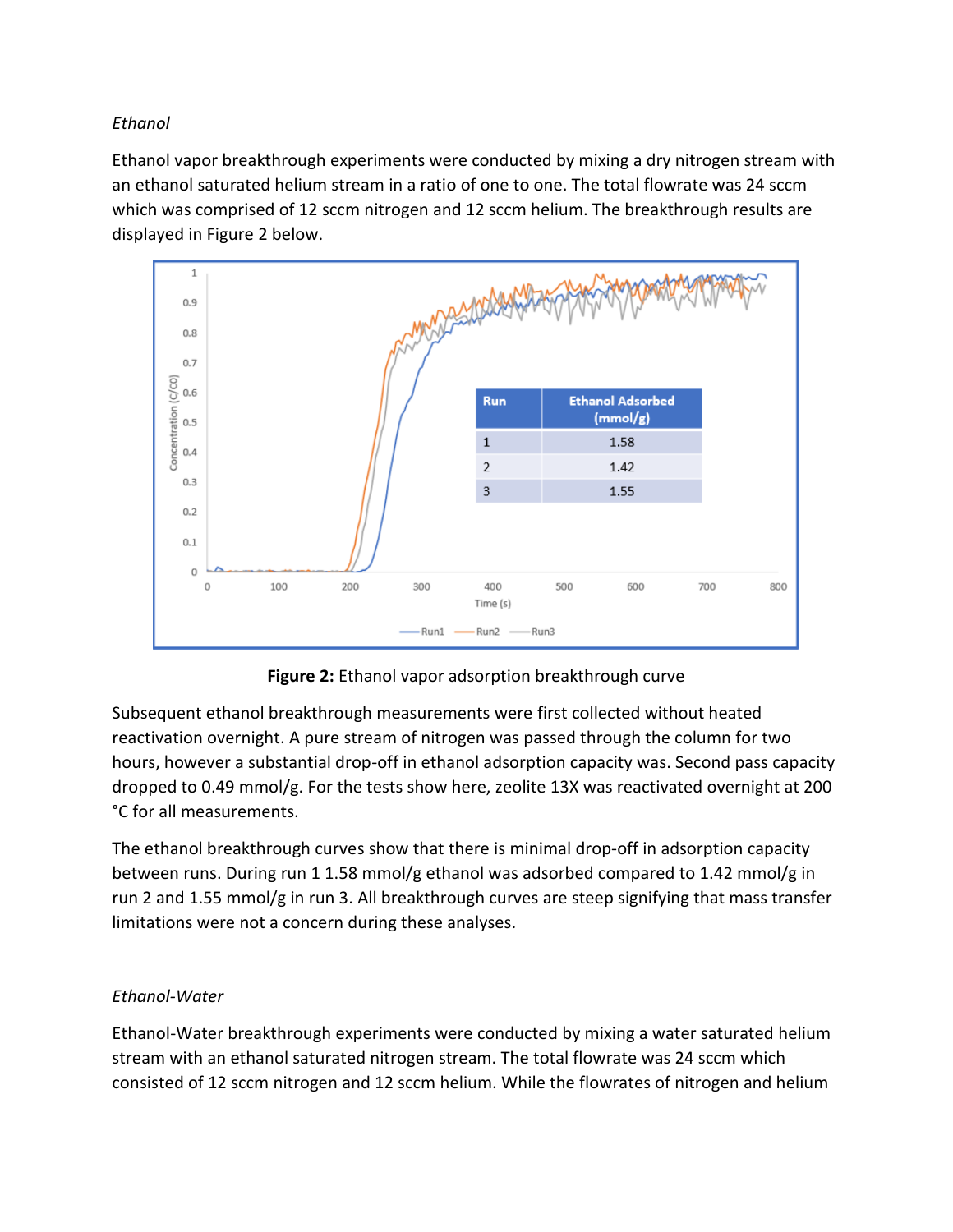were the same, the flowrates of ethanol and water differ as water has a lower vapor pressure than ethanol at 50 °C. The breakthrough results are shown in Figure 3 below.





Between each measurement, samples were reactivated overnight at 200 °C to remove all adsorbed ethanol and water. Prior to adsorption measurements, the mass spectrometer was also baked-out to remove and water and ethanol remaining in the mass spectrometer.

The water and ethanol breakthrough curves display typical competitive adsorption behavior. Additionally, water and ethanol are partially miscible such that there is likely a synergistic effect in their adsorption behavior. Water vapor breaks through slightly before ethanol and displays slight roll-up before reaching saturation. The ethanol breakthrough curves look similar to those